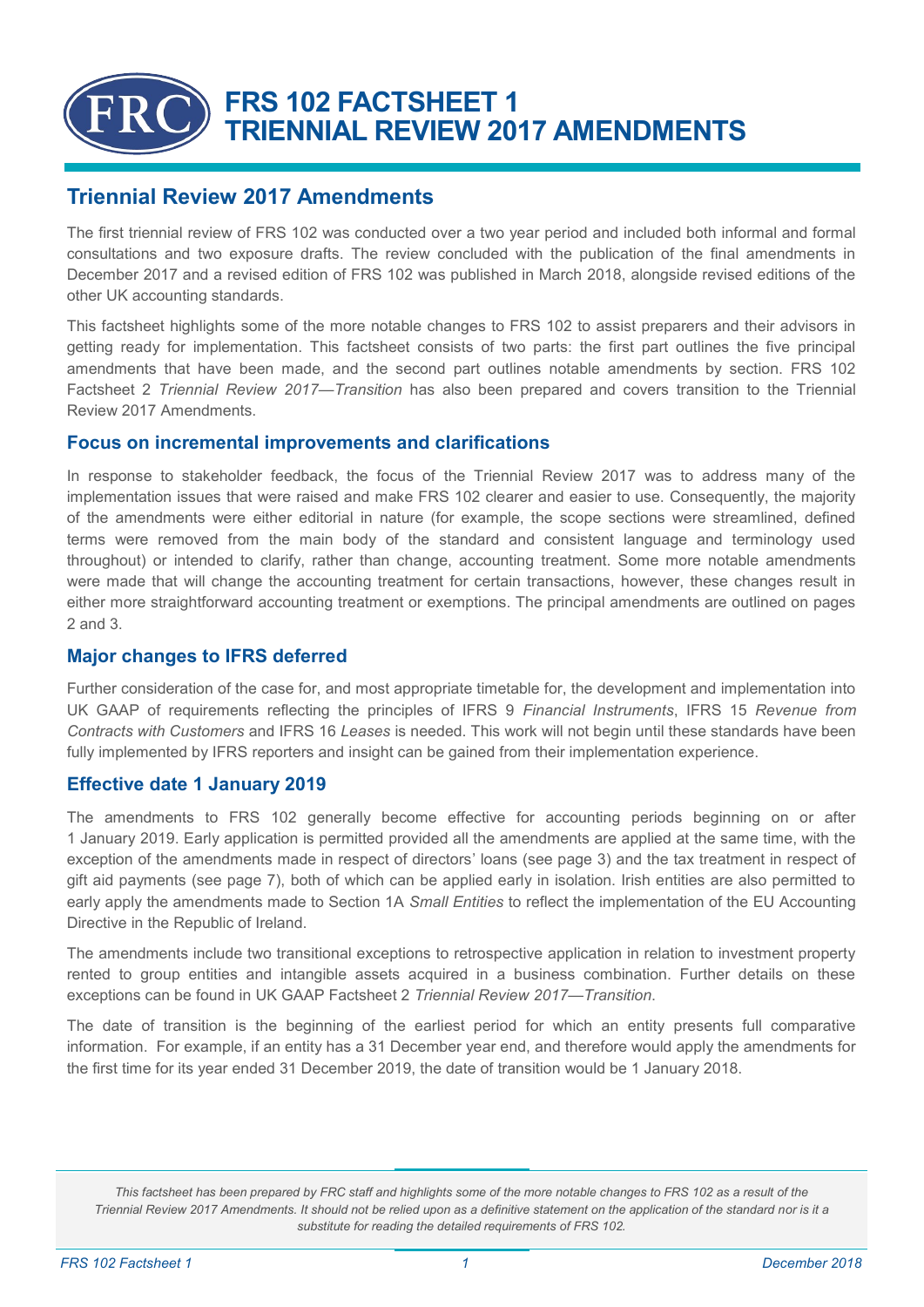| <b>Principal amendments</b>                                                                                                                                                                                                                                                                                                                                                                                                                                                                                                                                                                                                                   | Key FRS 102<br>references                         |
|-----------------------------------------------------------------------------------------------------------------------------------------------------------------------------------------------------------------------------------------------------------------------------------------------------------------------------------------------------------------------------------------------------------------------------------------------------------------------------------------------------------------------------------------------------------------------------------------------------------------------------------------------|---------------------------------------------------|
| (1) Removal of undue cost or effort exemptions                                                                                                                                                                                                                                                                                                                                                                                                                                                                                                                                                                                                |                                                   |
| <b>Associates and joint ventures</b>                                                                                                                                                                                                                                                                                                                                                                                                                                                                                                                                                                                                          |                                                   |
| Entities already have the option to choose to measure investments in associates and joint ventures<br>at cost or fair value. The undue cost or effort exemptions in respect of these types of investments<br>were specifically in situations when an entity has selected the fair value measurement basis, but is<br>unable to determine a fair value without undue cost or effort. These exemptions have been<br>removed.                                                                                                                                                                                                                    | 14.10, 15.15                                      |
| If an entity considers it too difficult or costly to determine a fair value for these investments, it can<br>choose to use the cost measurement basis as its accounting policy.                                                                                                                                                                                                                                                                                                                                                                                                                                                               | 14.4, 15.9                                        |
| <b>Investment property</b>                                                                                                                                                                                                                                                                                                                                                                                                                                                                                                                                                                                                                    |                                                   |
| Prior to the Triennial Review 2017 Amendments, entities were required to measure all investment<br>property at fair value, unless there was undue cost or effort in determining such a fair value. This<br>exemption has been removed so all investment property (with the exception of investment property<br>rented to another group entity) must now be measured at fair value.                                                                                                                                                                                                                                                            | Section 16                                        |
| A new accounting policy choice has been introduced, specifically in relation to investment property<br>rented to another group entity. Entities are now allowed to choose to measure such properties at<br>cost (less depreciation and impairment). On transition to this new accounting policy, an entity is<br>permitted to use the fair value of such an investment property as its deemed cost at the date of<br>transition to the Triennial Review 2017 Amendments (ie the start of the comparative period). Further<br>details on this transitional exception can be found in UK GAAP Factsheet 2 Triennial Review 2017-<br>Transition. | 16.4A, 1.19(a)                                    |
| All other investment properties (ie those not rented to another group entity) are required to be<br>measured at fair value. Entities that have previously applied the exemption must now determine a<br>fair value. The valuation does not need to be undertaken by an independent valuer, however,<br>entities are required to apply the fair value guidance set out in the appendix to Section 2 Concepts<br>and Pervasive Principles (previously included in Section 11 Basic Financial Instruments) and<br>disclose the methods and significant assumptions applied in determining the fair value.                                        | 16.7, 16.10(a)<br><b>Appendix to</b><br>Section 2 |
| (2) Intangibles acquired in business combinations                                                                                                                                                                                                                                                                                                                                                                                                                                                                                                                                                                                             |                                                   |
| The requirements of Section 18 Intangible Assets other than Goodwill have been amended in<br>relation to intangible assets acquired in a business combination. The requirements are now clearer,<br>whereby entities are only required to recognise such intangible assets separately from goodwill if<br>they meet the recognition criteria, are separable <b>and</b> arise from contractual or other legal rights.                                                                                                                                                                                                                          | 18.8                                              |
| Entities may choose to separately recognise additional intangible assets on acquisition so long as<br>they meet the recognition criteria, and are either separable or arise from contractual or other legal<br>rights. This choice must be applied consistently to a class of intangible assets and to all business<br>combinations.                                                                                                                                                                                                                                                                                                          |                                                   |
|                                                                                                                                                                                                                                                                                                                                                                                                                                                                                                                                                                                                                                               |                                                   |
|                                                                                                                                                                                                                                                                                                                                                                                                                                                                                                                                                                                                                                               |                                                   |
|                                                                                                                                                                                                                                                                                                                                                                                                                                                                                                                                                                                                                                               |                                                   |
|                                                                                                                                                                                                                                                                                                                                                                                                                                                                                                                                                                                                                                               |                                                   |
|                                                                                                                                                                                                                                                                                                                                                                                                                                                                                                                                                                                                                                               |                                                   |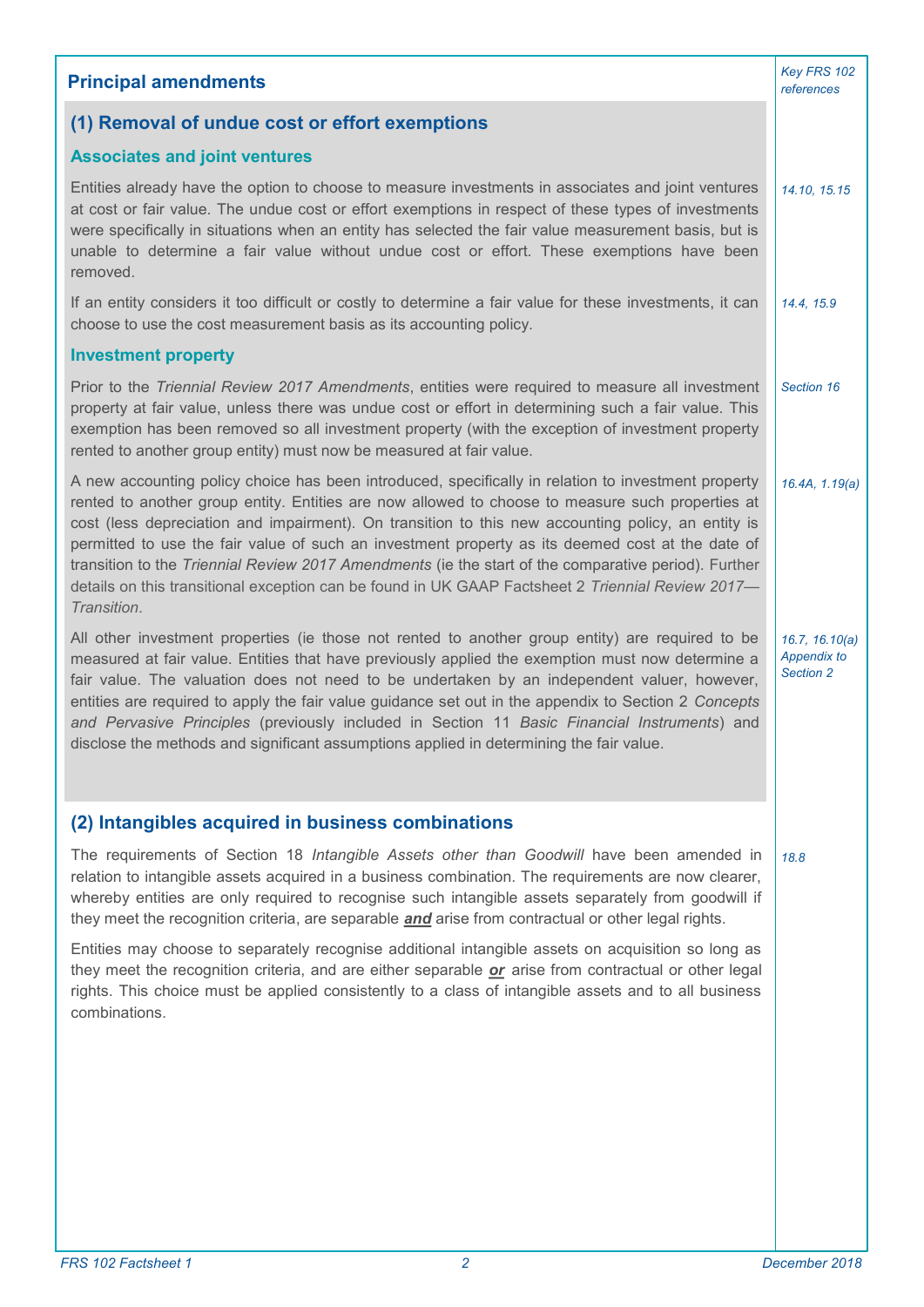| <b>Principal amendments</b>                                                                                                                                                                                                                                                                                                                                                                                                                                                      | Key FRS 102<br>references          |
|----------------------------------------------------------------------------------------------------------------------------------------------------------------------------------------------------------------------------------------------------------------------------------------------------------------------------------------------------------------------------------------------------------------------------------------------------------------------------------|------------------------------------|
| (3) Classification of financial instruments                                                                                                                                                                                                                                                                                                                                                                                                                                      |                                    |
| A new principle-based description has been introduced into Section 11 Basic Financial Instruments<br>to address implementation issues regarding the classification of some financial instruments.                                                                                                                                                                                                                                                                                | 11.9, 11.9A                        |
| As a result, in addition to those debt instruments that meet the existing conditions set out in<br>Section 11, a debt instrument shall be classified as 'basic' if it is consistent with a new principle-<br>based description set out in paragraph 11.9A.                                                                                                                                                                                                                       |                                    |
| 11.9A<br>if it gives rise to cash flows on specified dates that constitute repayment of the principal<br>advanced, together with reasonable compensation for the time value of money, credit risk and other basic lending risks and costs                                                                                                                                                                                                                                        |                                    |
| Entities need only consider the principle-based description for debt instruments that do not meet the<br>detailed conditions set out in paragraph 11.9.                                                                                                                                                                                                                                                                                                                          |                                    |
| (4) Directors' loans exemption                                                                                                                                                                                                                                                                                                                                                                                                                                                   |                                    |
| A new exemption has been introduced into Section 11 to allow small entities the option to measure<br>loans from a director (or their group of close family members when that group contains at least one<br>shareholder) at transaction price, rather than present value. This exemption can also be applied by<br>small LLPs in respect of loans from its members. This exemption will make accounting by small<br>entities and LLPs for such loans much more straight-forward. | 11.13A                             |
| (5) Definition of a financial institution                                                                                                                                                                                                                                                                                                                                                                                                                                        |                                    |
| The final item in the definition of a financial institution has been amended to remove references to<br>'generate wealth' and 'manage risk'. This should reduce the number of entities meeting the definition<br>of a financial institution.                                                                                                                                                                                                                                     | Glossary,<br>11.42.<br>34.17-34.33 |
| any other entity whose principal activity is similar to those listed above but is not specifically<br>included in that list                                                                                                                                                                                                                                                                                                                                                      |                                    |
| Paragraph 11.42 has been amended to encourage all entities that are not financial institutions to<br>provide additional disclosures when the risks arising from financial instruments are particularly<br>significant to the business. The disclosure requirements for financial institutions may be relevant in<br>such cases.                                                                                                                                                  |                                    |
| Retirement benefit plans have also been removed from the list as they are not similar to other<br>entities specifically included in the list and FRS 102 already includes separate disclosure<br>requirements for retirement benefit plans. Stockbrokers have also been removed.                                                                                                                                                                                                 |                                    |
| Entities specifically listed in the definition (eg banks, building societies) continue to meet the<br>definition.                                                                                                                                                                                                                                                                                                                                                                |                                    |
|                                                                                                                                                                                                                                                                                                                                                                                                                                                                                  |                                    |
|                                                                                                                                                                                                                                                                                                                                                                                                                                                                                  |                                    |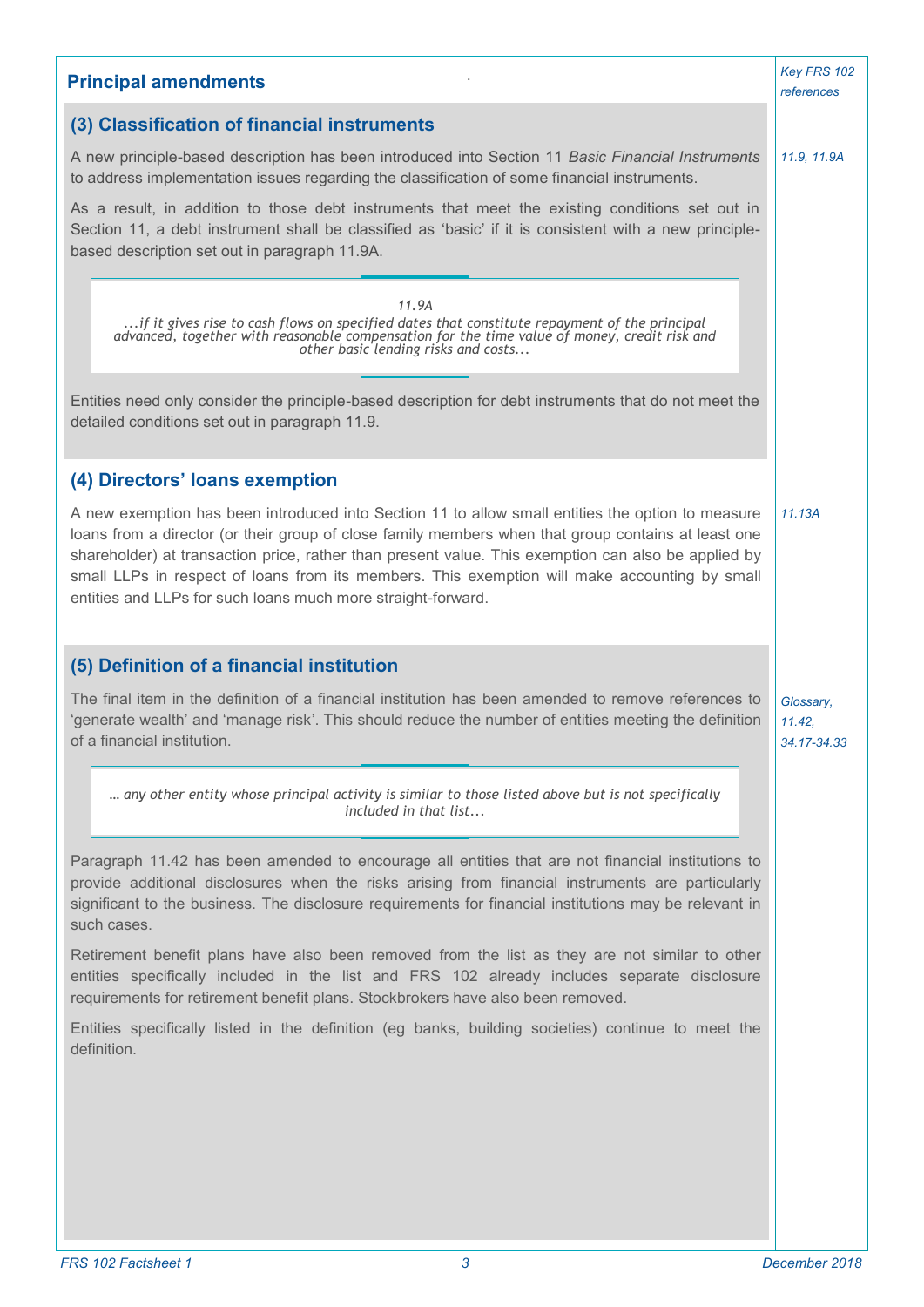| <b>Notable amendments by section</b>                                                                                                                                                                                                                                                                                                                                                                                                                                                                                                                                                                                                                                                               | Key FRS 102<br>references          |
|----------------------------------------------------------------------------------------------------------------------------------------------------------------------------------------------------------------------------------------------------------------------------------------------------------------------------------------------------------------------------------------------------------------------------------------------------------------------------------------------------------------------------------------------------------------------------------------------------------------------------------------------------------------------------------------------------|------------------------------------|
| <b>Section 1 Scope</b>                                                                                                                                                                                                                                                                                                                                                                                                                                                                                                                                                                                                                                                                             |                                    |
| <b>Scope of PBE-prefixed paragraphs</b>                                                                                                                                                                                                                                                                                                                                                                                                                                                                                                                                                                                                                                                            |                                    |
| Clarification that all public benefit entities (PBE) are required to apply all PBE-prefixed paragraphs<br>that are relevant and permitted by the applicable SORP.                                                                                                                                                                                                                                                                                                                                                                                                                                                                                                                                  | 1.2                                |
| <b>Effective date and transitional provisions for Triennial review 2017 amendments</b>                                                                                                                                                                                                                                                                                                                                                                                                                                                                                                                                                                                                             |                                    |
| Paragraphs 1.18 and 1.19 set out the effective date (accounting periods beginning on or after<br>1 January 2019) and two transitional exceptions. Further details on the transitional exceptions can<br>be found in UK GAAP Factsheet 2 Triennial Review 2017-Transition.                                                                                                                                                                                                                                                                                                                                                                                                                          | 1.18, 1.19                         |
| <b>Section 1A Small Entities</b>                                                                                                                                                                                                                                                                                                                                                                                                                                                                                                                                                                                                                                                                   |                                    |
| <b>Implementation of EU Accounting Directive in the Republic of Ireland</b>                                                                                                                                                                                                                                                                                                                                                                                                                                                                                                                                                                                                                        |                                    |
| Section 1A has been updated to reflect the implementation of the EU Accounting Directive in the<br>Republic of Ireland. Due to the way in which the Directive has been implemented in the UK<br>compared to the Republic of Ireland, the disclosure requirements for small entities in each<br>jurisdiction are different. A new appendix has been inserted (Appendix D) setting out the disclosure<br>requirements applicable to small entities in the Republic of Ireland. Small entities in the UK will<br>continue to apply Appendix C which remains largely unchanged. Appendix D has been renamed to<br>Appendix E and continues to encourage small entities to provide certain disclosures. | <b>Appendix D</b><br>to Section 1A |
| <b>Section 2 Concepts and Pervasive Principles</b>                                                                                                                                                                                                                                                                                                                                                                                                                                                                                                                                                                                                                                                 |                                    |
| <b>Fair value guidance moved to Section 2</b>                                                                                                                                                                                                                                                                                                                                                                                                                                                                                                                                                                                                                                                      |                                    |
| The fair value guidance that previously was contained in Section 11 Basic Financial Instruments has<br>been moved to a new appendix to Section 2. The guidance is largely unchanged.                                                                                                                                                                                                                                                                                                                                                                                                                                                                                                               | Appendix to<br>Section 2           |
| <b>Section 3 Financial Statement Presentation</b>                                                                                                                                                                                                                                                                                                                                                                                                                                                                                                                                                                                                                                                  |                                    |
| Small entity exemption from having to provide a statement of cash flow                                                                                                                                                                                                                                                                                                                                                                                                                                                                                                                                                                                                                             |                                    |
| Clarification that any small entity, not just those applying Section 1A, can take advantage of the<br>exemption from having to present a statement of cash flows unless it is required by an applicable<br>SORP or other law / regulation.                                                                                                                                                                                                                                                                                                                                                                                                                                                         | 3.1B                               |
| <b>Comparatives are required for all disclosures required by SORPs</b>                                                                                                                                                                                                                                                                                                                                                                                                                                                                                                                                                                                                                             |                                    |
| In response to comments raised by respondents, the Basis for Conclusions clarifies that<br>comparatives should be provided for disclosures required by SORPs.                                                                                                                                                                                                                                                                                                                                                                                                                                                                                                                                      | 3.14.<br><b>BfC B3.2</b>           |
| <b>Section 5 Statement of Comprehensive Income and Income Statement</b>                                                                                                                                                                                                                                                                                                                                                                                                                                                                                                                                                                                                                            |                                    |
| Items to include and exclude from operating profit                                                                                                                                                                                                                                                                                                                                                                                                                                                                                                                                                                                                                                                 |                                    |
| Clarification that should an entity choose to disclose operating profit, any profit / loss on the<br>sale of property, plant and equipment, investment property and intangible assets should be<br>included, and any profit / loss on the disposal of a discontinued operation should be<br>excluded from such a measure.                                                                                                                                                                                                                                                                                                                                                                          | 5.9B<br>Appendix to<br>Section 5   |
|                                                                                                                                                                                                                                                                                                                                                                                                                                                                                                                                                                                                                                                                                                    |                                    |
|                                                                                                                                                                                                                                                                                                                                                                                                                                                                                                                                                                                                                                                                                                    |                                    |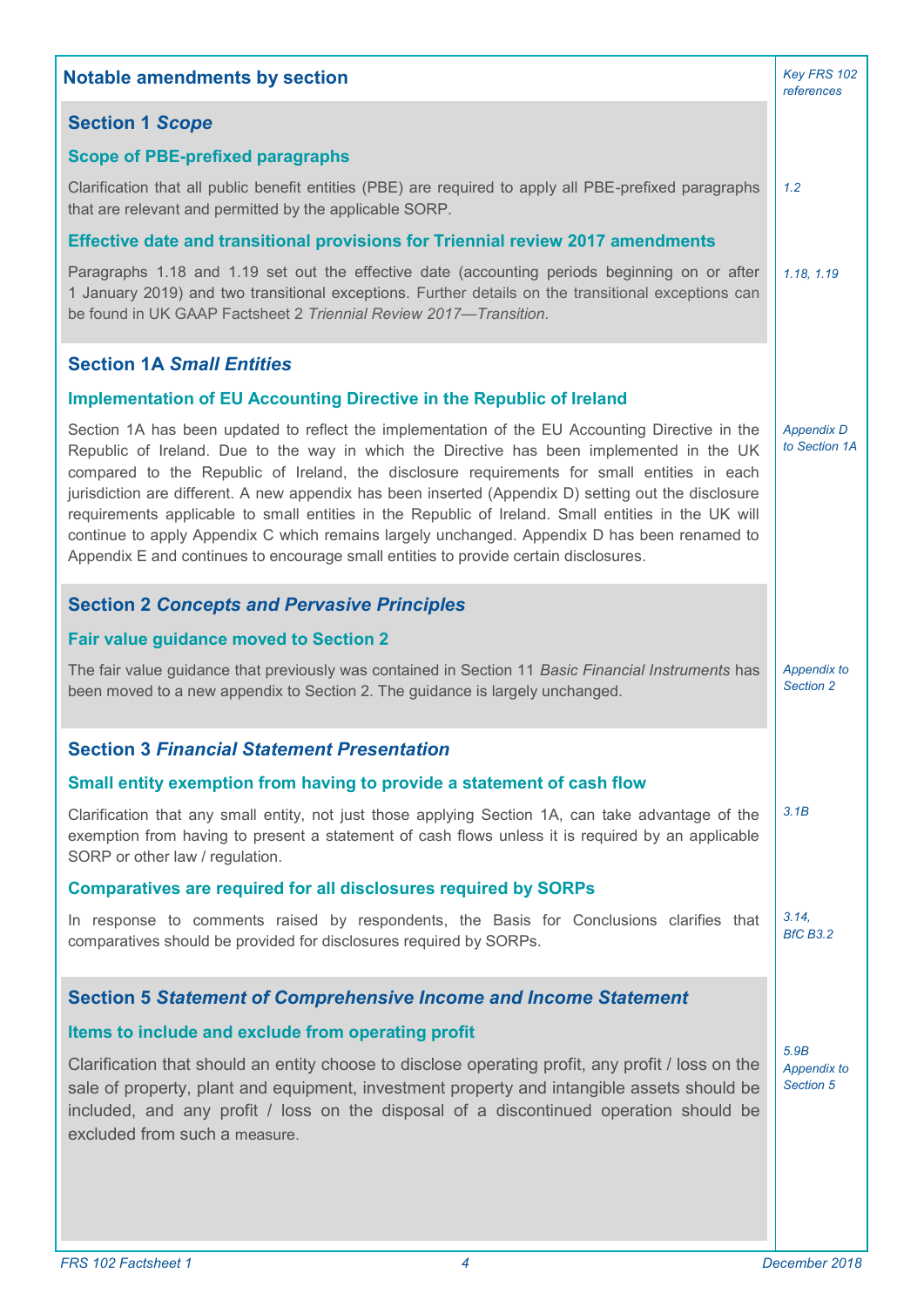| <b>Notable amendments by section</b>                                                                                                                                                                                                                                                                                                                                                      | Key FRS 102<br>references |
|-------------------------------------------------------------------------------------------------------------------------------------------------------------------------------------------------------------------------------------------------------------------------------------------------------------------------------------------------------------------------------------------|---------------------------|
| <b>Section 7 Statement of Cash Flows</b>                                                                                                                                                                                                                                                                                                                                                  |                           |
| <b>Net debt reconciliation introduced</b>                                                                                                                                                                                                                                                                                                                                                 |                           |
| Introduction of a new requirement to disclose a net debt reconciliation. This disclosure is based on,<br>but not identical to, the requirements of FRS 1 (Revised 1996) Cash Flow Statements.                                                                                                                                                                                             | 7.22                      |
| <b>Section 9 Consolidated and Separate Financial Statements</b>                                                                                                                                                                                                                                                                                                                           |                           |
| Additional disclosure of unconsolidated SPEs required                                                                                                                                                                                                                                                                                                                                     |                           |
| Introduction of a new requirement to disclose in the consolidated financial statements the nature<br>and extent of interests in and risks associated with unconsolidated special purpose entities (SPEs).                                                                                                                                                                                 | 9.23(f)                   |
| <b>Clarification of single class of investment</b>                                                                                                                                                                                                                                                                                                                                        |                           |
| Clarification that for parents that prepare separate financial statements which have investments in<br>subsidiaries where some are held as part of an investment portfolio and not consolidated into the<br>financial statements, and the others which are consolidated, they can be treated as two separate<br>classes of investments for the purposes of selecting accounting policies. | 9.26                      |
| Section 11 Basic Financial Instruments and Section 12 Other Financial<br><b>Instruments Issues</b>                                                                                                                                                                                                                                                                                        |                           |
| In addition to the introduction of the principle-based description and exemption for small entities in<br>relation to directors' loans as outlined on page 3 of this factsheet, the following other notable<br>amendments have been made to Sections 11 and 12.                                                                                                                           |                           |
| Accounting policy choice to apply IAS 39 continues to be available                                                                                                                                                                                                                                                                                                                        |                           |
| Clarification that the option to apply IAS 39 continues to be available to entities applying FRS 102<br>until FRS 102 is amended to reflect IFRS 9 Financial Instruments, or it is otherwise decided that no<br>further amendments are to be made to FRS 102 in relation to IFRS 9. The IAS 39 EU carve-out<br>continues to be available.                                                 | 11.2(b)<br>12.2(b)        |
| Non-derivative instruments that are equity of the issuer                                                                                                                                                                                                                                                                                                                                  |                           |
| The reference to 'investments in non-convertible preference shares and non-puttable ordinary<br>shares or preference shares' has been amended to 'non-derivative instruments that are equity of<br>the issuer' to address an anomaly whereby certain preference shares that are liabilities of the issuer<br>were treated differently by the holder.                                      | $11.5(f)$ ,<br>11.8(d)    |
| <b>Reassessing classification subsequent to initial recognition</b>                                                                                                                                                                                                                                                                                                                       |                           |
| Clarification that reassessment of the classification of a financial instrument subsequent to initial<br>recognition is not necessary unless the contract terms are modified.                                                                                                                                                                                                             | 11.6A                     |
| Loans with two-way compensation clauses                                                                                                                                                                                                                                                                                                                                                   |                           |
| Clarification that for these types of loans the compensation can be paid by either the holder or<br>issuer, and that this does not in itself preclude these types of loans from being classified as basic<br>financial instruments.                                                                                                                                                       | 11.9(c)                   |
| Investments in another group entity that are not subsidiaries, associates or joint<br>ventures                                                                                                                                                                                                                                                                                            |                           |
| An accounting policy choice has been introduced to allow such investments to be measured either<br>at cost less impairment, fair value with changes in fair value recognised in profit or loss or at fair<br>value with changes in fair value recognised in other comprehensive income.                                                                                                   | 11.14(d)                  |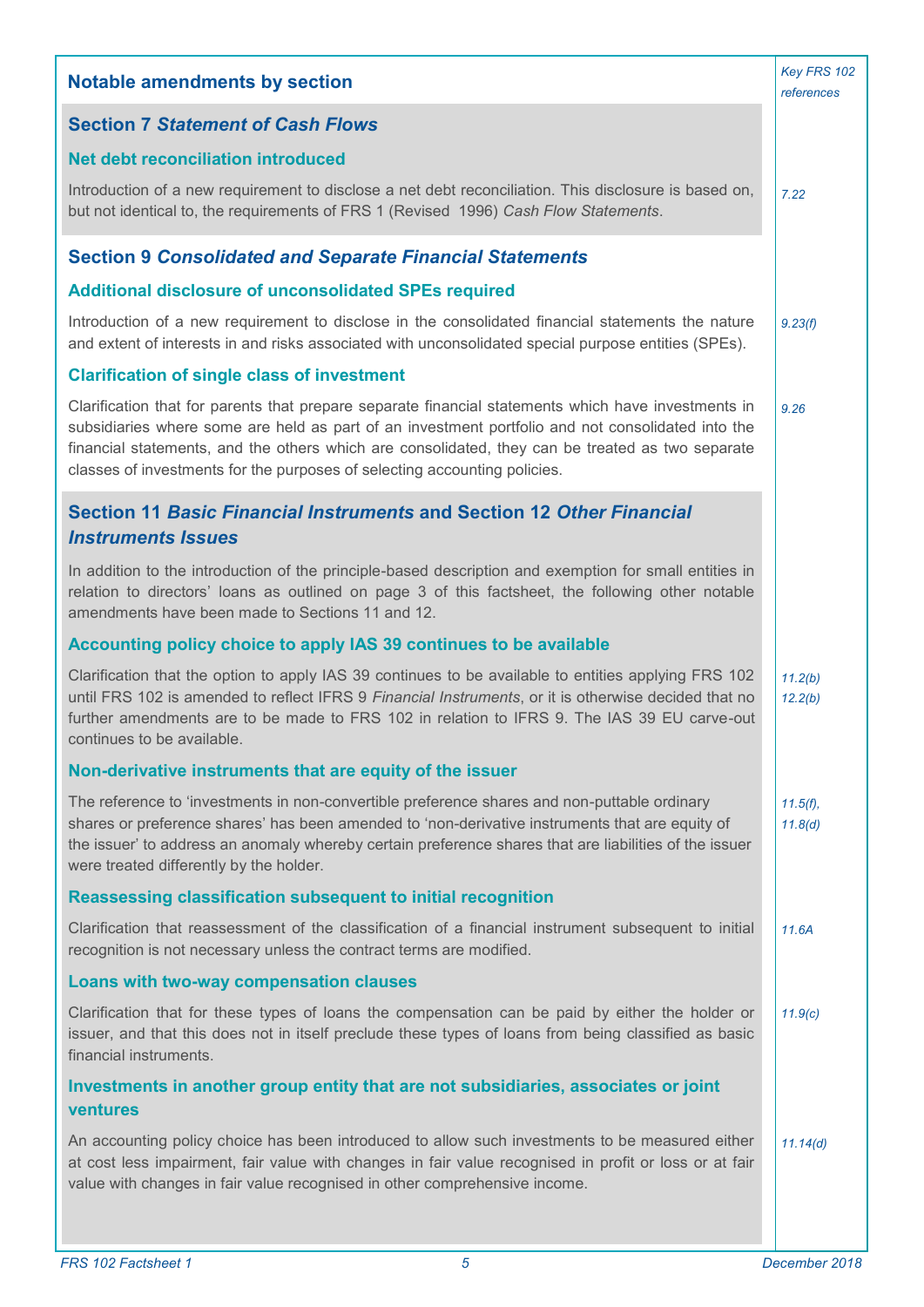| <b>Notable amendments by section</b>                                                                                                                                                                                                                                                                                                                                                                                                                                                                                                                                                                                                                                                             | Key FRS 102<br>references       |
|--------------------------------------------------------------------------------------------------------------------------------------------------------------------------------------------------------------------------------------------------------------------------------------------------------------------------------------------------------------------------------------------------------------------------------------------------------------------------------------------------------------------------------------------------------------------------------------------------------------------------------------------------------------------------------------------------|---------------------------------|
| <b>Fair value guidance moved to Section 2</b>                                                                                                                                                                                                                                                                                                                                                                                                                                                                                                                                                                                                                                                    |                                 |
| The fair value guidance that previously was contained in Section 11 has been moved to a new<br>appendix to Section 2. The guidance is largely unchanged.                                                                                                                                                                                                                                                                                                                                                                                                                                                                                                                                         | <b>Appendix to</b><br>Section 2 |
| <b>Macro-hedging</b>                                                                                                                                                                                                                                                                                                                                                                                                                                                                                                                                                                                                                                                                             |                                 |
| The macro-hedging requirements of IAS 39 Financial Instruments have been introduced into<br>FRS 102 by way of a cross reference to IAS 39. This enables entities to apply the macro-hedging<br>requirements of IAS 39 whilst otherwise using the recognition and measurement requirements of<br>Sections 11 and 12.                                                                                                                                                                                                                                                                                                                                                                              | 12.15A                          |
| <b>Disclosures</b>                                                                                                                                                                                                                                                                                                                                                                                                                                                                                                                                                                                                                                                                               |                                 |
| Paragraph 11.41 has been amended to only require the disclosure of the carrying amounts of<br>$\bullet$<br>financial assets and financial liabilities measured at fair value through profit or loss.                                                                                                                                                                                                                                                                                                                                                                                                                                                                                             | 11.41                           |
| Paragraph 11.42 has been amended to note that additional disclosure may be required of risks<br>$\bullet$<br>arising from financial instruments when they are particularly significant to the business.                                                                                                                                                                                                                                                                                                                                                                                                                                                                                          | 11.42                           |
| FRS 102 allows entities the option to apply the recognition and measurement requirements of<br>$\bullet$<br>IFRS 9 Financial Instruments whilst providing the disclosures required by Sections 11 and 12.<br>Minor amendments were made to the disclosure requirements in Section 11 to ensure that<br>entities applying the recognition and measurement requirements of IFRS 9 are providing<br>relevant information about the impairment of financial assets.                                                                                                                                                                                                                                  | $11.48(b)$ and<br>(c)           |
| Section 14 Investment in Associates and Section 15 Investment in Joint<br><b>Ventures</b>                                                                                                                                                                                                                                                                                                                                                                                                                                                                                                                                                                                                        |                                 |
| Removal of undue cost or effort exemption when opting to measure at fair value                                                                                                                                                                                                                                                                                                                                                                                                                                                                                                                                                                                                                   |                                 |
| As noted on page 2, the undue cost or effort exemptions when opting to measure investments in<br>associates and investments in joint ventures at fair value have been removed.                                                                                                                                                                                                                                                                                                                                                                                                                                                                                                                   | 14.10, 15.15                    |
| <b>Section 16 Investment Property</b>                                                                                                                                                                                                                                                                                                                                                                                                                                                                                                                                                                                                                                                            |                                 |
| Removal of undue cost or effort exemption and introduction of new accounting<br>policy for group investment properties                                                                                                                                                                                                                                                                                                                                                                                                                                                                                                                                                                           |                                 |
| As noted on page 2, the undue cost or effort exemption in relation to fair value measurement of<br>investment property has been removed, however a new accounting policy choice has been<br>introduced in relation to investment property rented to another group entity.                                                                                                                                                                                                                                                                                                                                                                                                                        | 16.4A                           |
| <b>Section 18 Intangible Assets</b>                                                                                                                                                                                                                                                                                                                                                                                                                                                                                                                                                                                                                                                              |                                 |
| New requirements intangible assets acquired in a business combination                                                                                                                                                                                                                                                                                                                                                                                                                                                                                                                                                                                                                            |                                 |
| As noted on page 2, Section 18 has been amended to make the requirements in relation to<br>intangible assets acquired in a business combination more straightforward. Entities are required to<br>recognise separately from goodwill some, but not all intangible assets acquired in a business<br>combination (ie if the intangible asset meets the recognition critieria, is separable and arises from<br>contractual or other legal rights). There is an additional option for entities to separately recognise<br>more intangible assets from goodwill although if this option is taken, it must be applied consistently<br>to a class of intangible asset and to all business combinations. | 18.8                            |
|                                                                                                                                                                                                                                                                                                                                                                                                                                                                                                                                                                                                                                                                                                  |                                 |